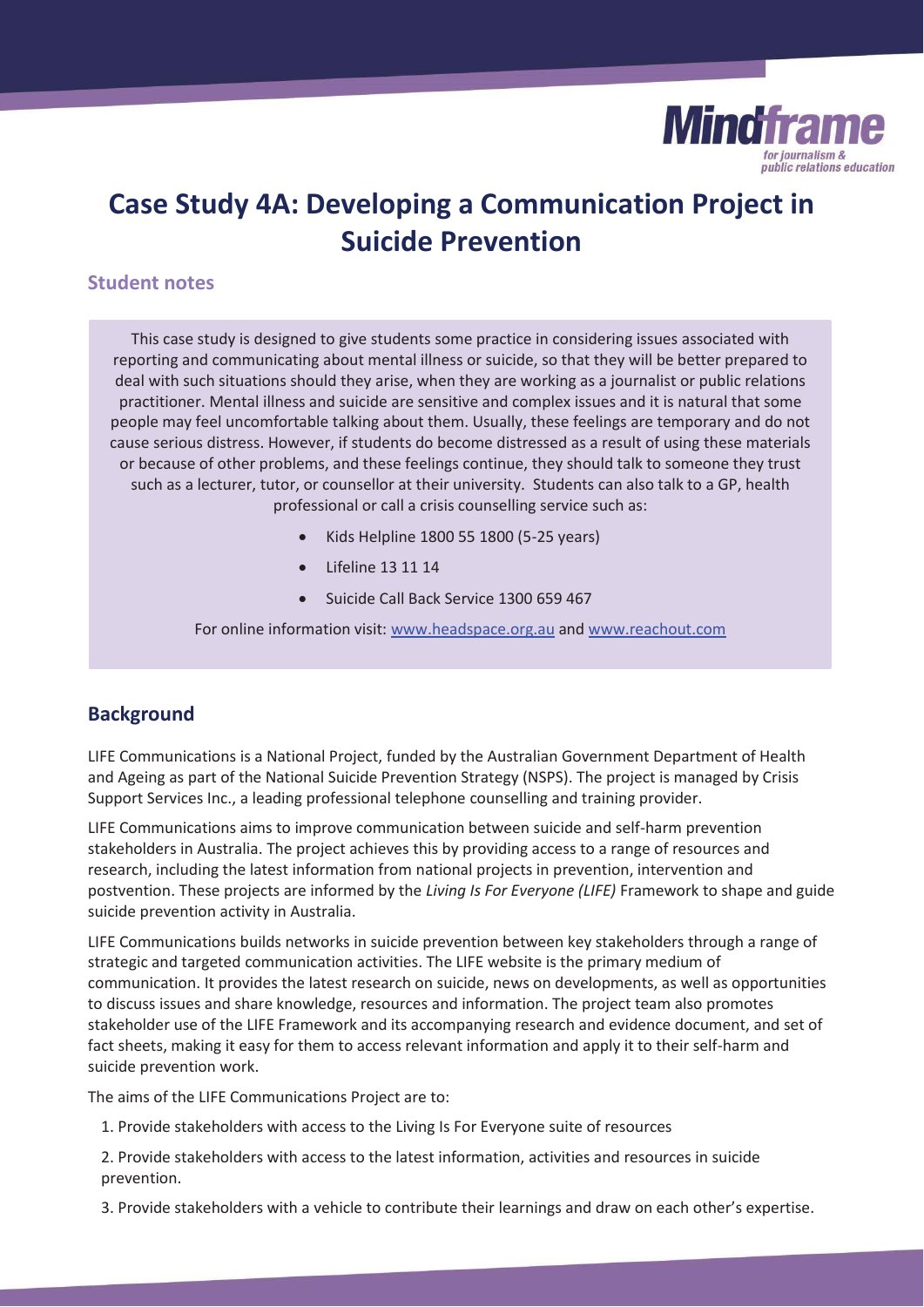

4. Facilitate clear and effective communication channels across a broad range of suicide prevention stakeholders in Australia.

# **The Task**

The following Questions provide a guide for developing a plan for how you might manage this communication project. Your lecturer or tutor may ask you to look at all of these questions or a selection only. In considering the scenario and questions, you should refer to *Issues and Impact: Communicating mental illness and suicide* for an overview of key ethical and public relations issues involved in managing communication about suicide. This resources, and further reference materials, are available on the *Mindframe* for Universities website (www.mindframe-media.info).

### *Research*

1. Write a situation analysis and develop measurable objectives for the project.

2. Develop a list of people and professionals who may be among the broad target group to receive and use the LIFE Framework resource.

- 3. How/where might you access these target groups?
- 4. List the types of research you would need to conduct before developing your communication strategy.
- 5. Develop an evaluation plan, outlining how you will measure the success of your strategy.

#### *Communication Strategy*

- 6. Design a communication strategy for the above brief.
- 7. List the important aspects regarding communication about suicide that you would need to consider.
- 8. Develop some key messages for your communication strategy.
- 9. Develop a list of tactics you might employ to achieve your objectives.

10. Consider how you may adapt your approach to target a specific audience (for example, Indigenous health worker, school teachers, GPs etc).

#### *Using the media*

- 11. In what circumstances might you engage the media during this project?
- 12. How might you use the media as part of your communication strategy?
- 13. What issues will you need to consider if using the media as part of your communication strategy?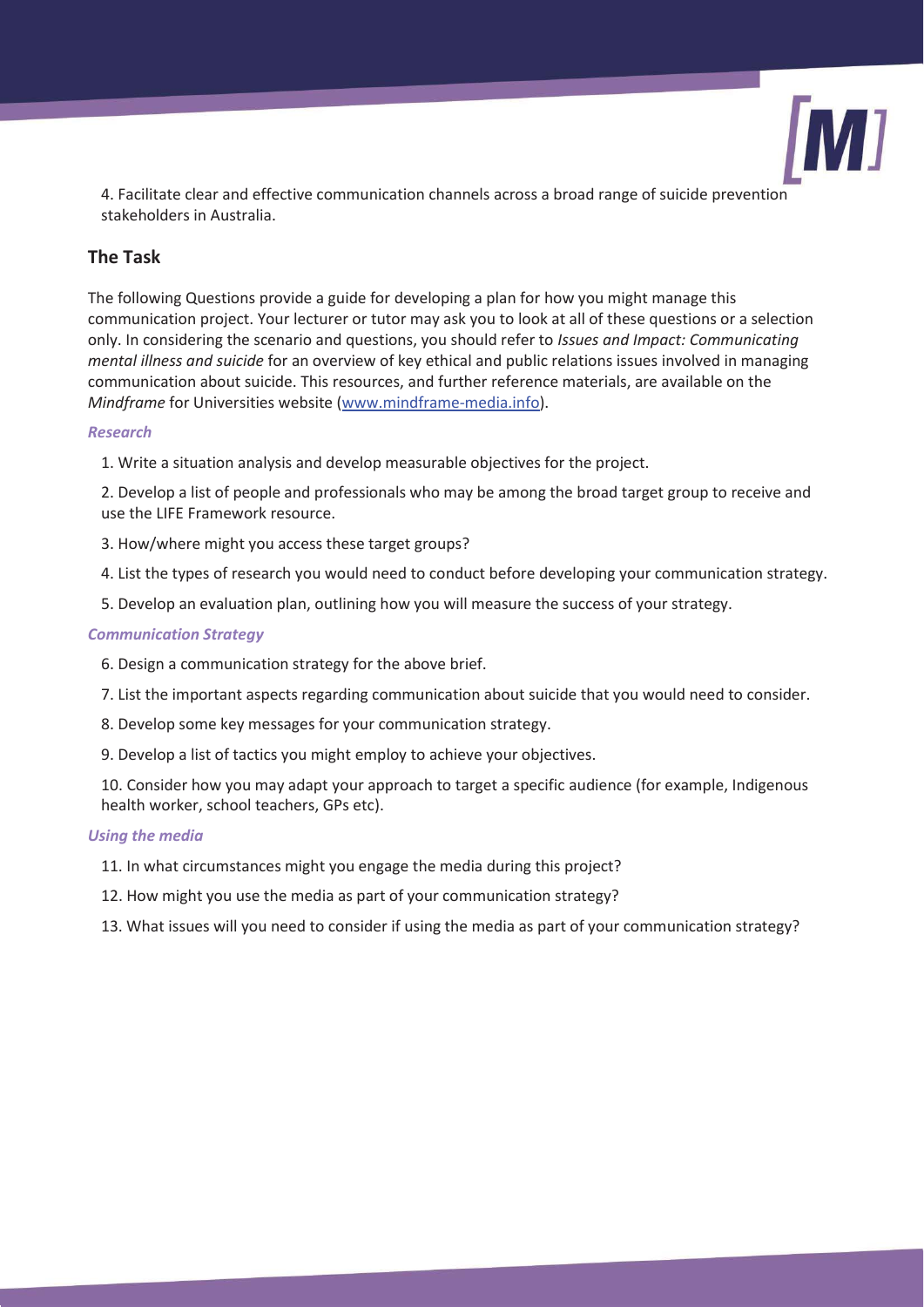

# **Case Study 4B: Analysing a Communication Project in Suicide Prevention**

# **Student Notes**

This case study is designed to give students some practice in considering issues associated with reporting and communicating about mental illness or suicide, so that they will be better prepared to deal with such situations should they arise, when they are working as a journalist or public relations practitioner. Mental illness and suicide are sensitive and complex issues and it is natural that some people may feel uncomfortable talking about them. Usually, these feelings are temporary and do not cause serious distress. However, if students do become distressed as a result of using these materials or because of other problems, and these feelings continue, they should talk to someone they trust such as a lecturer, tutor, or counsellor at their university. Students can also talk to a GP, health professional or call a crisis counselling service such as:

- x Kids Helpline 1800 55 1800 (5-25 years)
- Lifeline 13 11 14
- Suicide Call Back Service 1300 659 467

For online information visit: www.headspace.org.au and www.reachout.com

# **Background**

LIFE Communications is a National Project, funded by the Australian Government Department of Health and Ageing as part of the National Suicide Prevention Strategy (NSPS). The project is managed by Crisis Support Services Inc. a leading professional telephone counselling and training provider.

LIFE Communications aims to improve communication between suicide and self-harm prevention stakeholders in Australia. The project achieves this by providing access to a range of resources and research, including the latest information from national projects in prevention, intervention and postvention. These projects are informed by the *Living Is For Everyone (LIFE)* Framework to shape and guide suicide prevention activity in Australia.

LIFE Communications builds networks in suicide prevention between key stakeholders through a range of strategic and targeted communication activities. The LIFE website is the primary medium of communication. It provides the latest research on suicide, news on developments, as well as opportunities to discuss issues and share knowledge, resources and information.

The project team also promotes stakeholder use of the LIFE Framework and its accompanying research and evidence document, and set of fact sheets, making it easy for them to access relevant information and apply it to their self-harm and suicide prevention work.

A summary of the Life Communications Project is provided as HANDOUT 4*,* with other supporting documents. Review this material and then work through the discussion questions below. Your lecturer or tutor may ask you to do this in a group or individually.